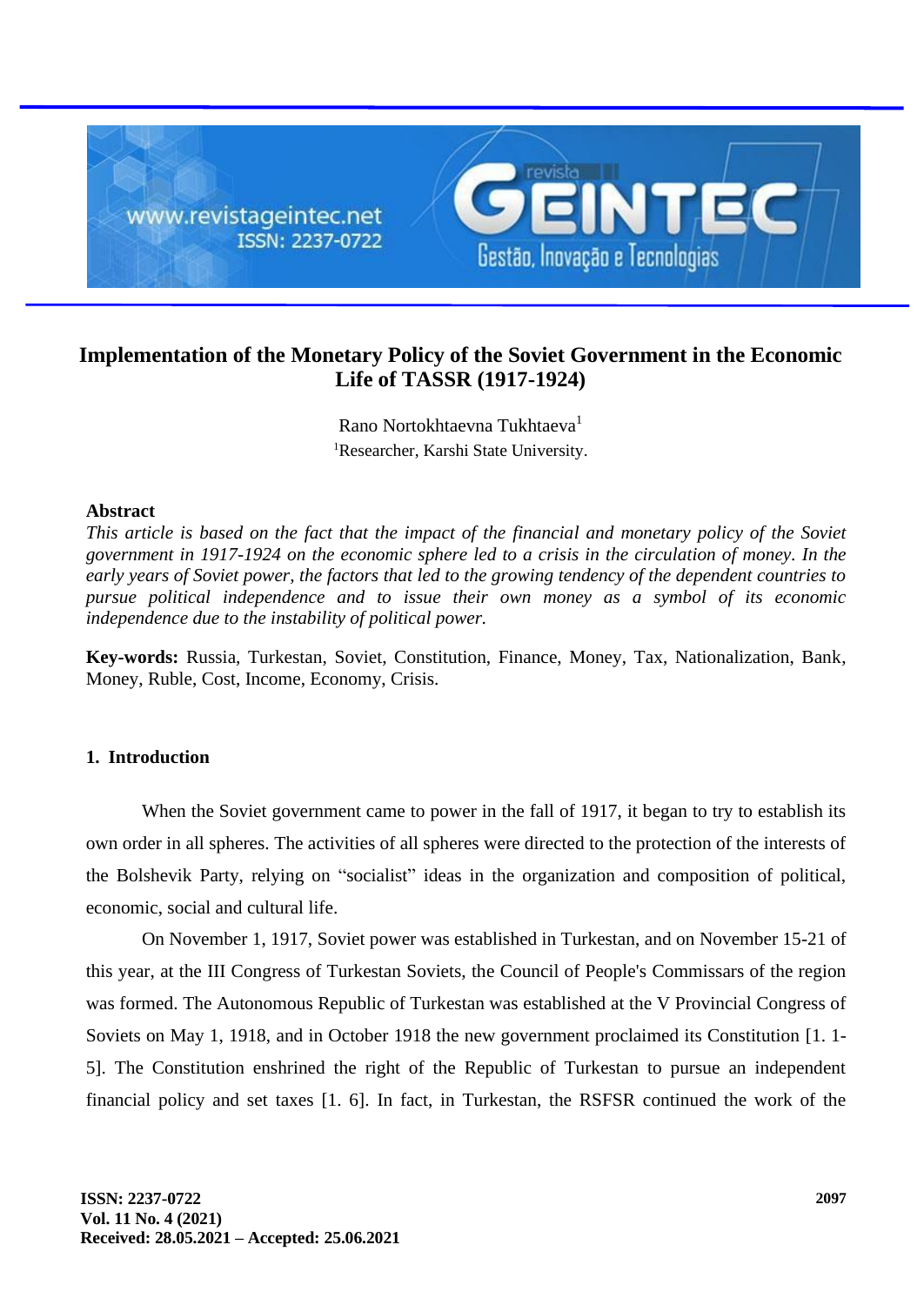Russian Empire in all spheres, trying to keep the country in its hands as much as possible and not to allow it to act independently.

The political crises of the early years of Soviet rule led to a complete breakdown of the economic sphere and a decline in fiscal policy. The fact that Russia became an active participant in the First World War, the coming to power of a state with a new political system, led to a civil war, which resulted in a serious economic crisis throughout the country.

The government of the Autonomous Republic of Turkestan sought to strengthen its financial position through the nationalization of private property. To this end, a number of decrees and resolutions of the Council of People's Commissars of Turkestan on the confiscation of cotton reserves, the nationalization of industrial enterprises and railways were issued. On February 26, 1918, the decree of the Council of People's Commissars of the Republic of Turkestan "On the confiscation of cotton in the country" was issued.

#### **2. The Main Findings and Results**

The process of establishing Soviet power in Turkestan required large financial resources. For example, in the first three months of 1918 it was planned to spend 64 million rubles from the Turkestan budget for these purposes. In general, 1085 million rubles were spent from the budget this year [2. 1-2].

The following funds were collected by the Government of the Autonomous Republic of Turkestan: 8,716,262 rubles from state banks and private banks, 11,789,788 rubles from free cash allocated to Sovnarkom, 1,452,346 rubles planned to be spent at the disposal of Turkestan region, 1,900,000 rubles at the disposal of the People's University, 2,500,000 rubles at the branches of state banks, Sovnarkhoz 7,000,000 rubles in cash desks, 10,000,000 rubles in food departments, 2,000,000 rubles received in contribution from Bukhara, or a total of 45,538,496 rubles [3. 85-86].

On February 25, 1918, Turkestan Alekseev transferred to the state industrial and commercial company "Vladimir Alekseev", on February 26 this year the royal lands in Murgab, on March 18 the enterprises of oil and coal industry, on March 31 all printing houses and lithographs in the country, on March 31 Fergana railway [4. 169-185]. In the first half of 1918, ginneries, oil mills, cotton stocks, printing houses, railways, banks, mines were nationalized and more than 330 industrial enterprises were nationalized [5].

The precarious political situation in the country, the economic crisis has led to a reduction in production, a reduction in tax revenues and sources. In order to overcome the precarious financial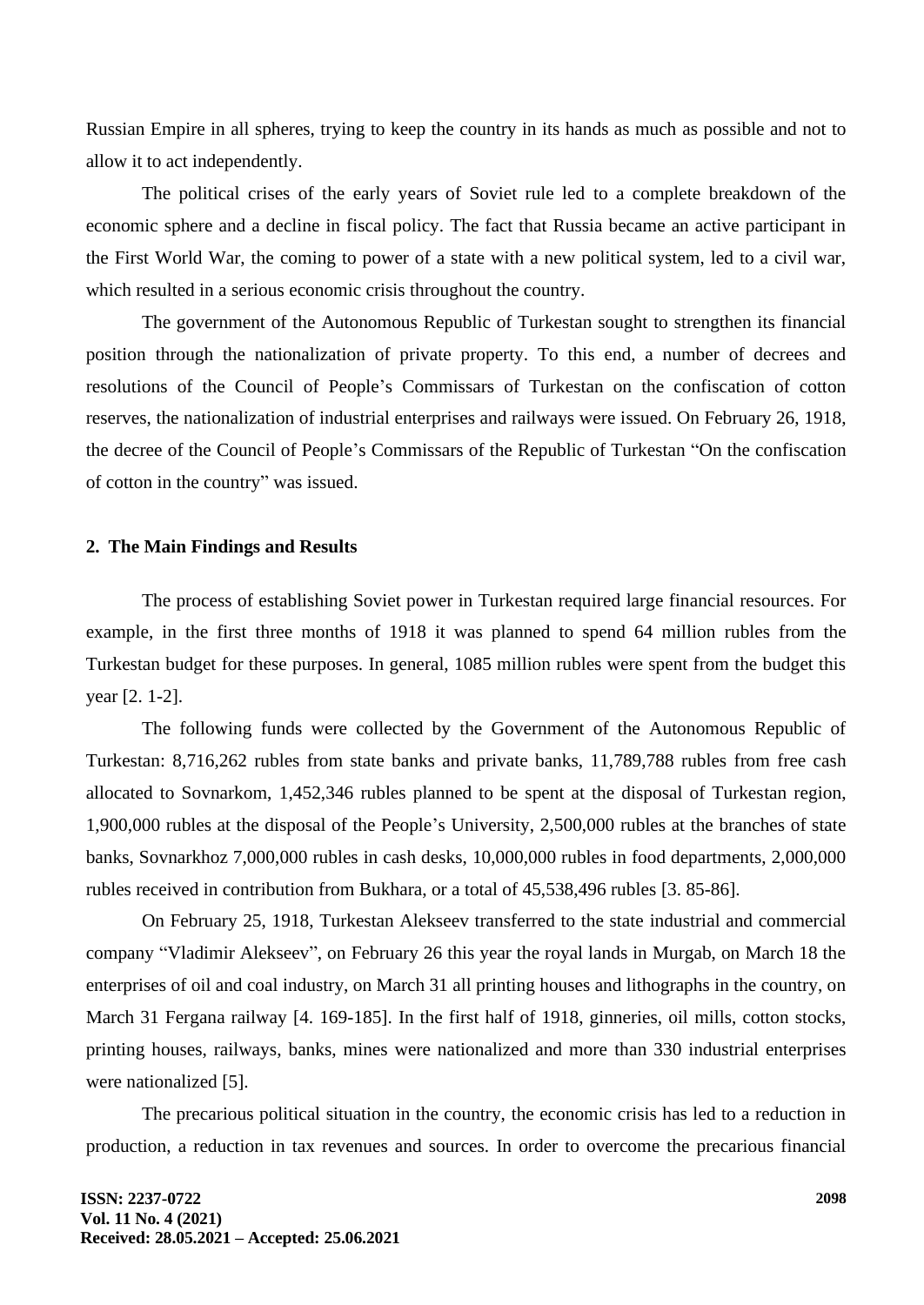situation, the Soviet government resorted to forcible withdrawal of money from private banks. For example, 8,222,223 rubles were withdrawn from the Kokand Bank, 97,156 rubles from the Russian-Asian Bank, 26,994 rubles from the Siberian Bank, 20,096 rubles from the Russian Foreign Trade Bank, 52,046 rubles from the Kokand Treasury, and 29,000 rubles from the Central Asian Trade and Industry Company [5].

The deterioration of the financial system was also strongly influenced by the deterioration of the tax system. The tax debt of private property owners in the country amounted to a very large amount. For example, the Potelyakhova firm in Kokand had a tax debt of one million rubles. To solve this problem, the Soviet government resorted to forcible collection of debts from private property owners. Because the Center was not able to provide any financial assistance to the country, Instructions from the center called for the forcible withdrawal of available funds from the wealthy, if possible [6].

The government of the Republic of Turkestan tried to cover a certain part of public expenditures through taxes. The tax legislation of the Republic of Turkestan was based on the principles of the tax system of the RSFSR. The taxation process was unplanned and unsatisfactory. Fixed taxes were often collected late, not on time. The amount of taxes collected was often uncertain and no firm documentation was kept. The amount of taxes and fees reported in the reports of tax officials did not correspond to the real situation. There was a lack of interaction and communication between the provincial and county finance departments[7].

On June 11, 1918, the Turkestan military-industrial complex adopted the "Regulations on the Food Administration". According to the charter, the landowners pledged to allocate 4 pounds of grain from 1-4 tenths of arable land and 10 pounds of grain from 6 tenths of land at exact prices in favor of the state. Thus, 3430196 pounds of grain were produced in the Republic of Turkestan [8].

In March 1921, the X Congress of the RCP (b) set out a new economic policy path, and the Soviet government adopted a new approach to building its own society. In accordance with this policy, food distribution was replaced by a food tax, for some time private entrepreneurship in industry and trade, handicrafts were allowed, and restrictions on hired labor were abolished. But these measures contradicted the original ideological ideas of the Communist Party.

The new economic policy in Turkestan was established in August 1921 in accordance with the decision of the VI Congress of the Communist Party of Turkestan. Based on the new economic policy, for the economic development of the national economy, first of all, the restoration of irrigated lands, development of cotton, repair of existing irrigation networks, restoration of silkworm breeding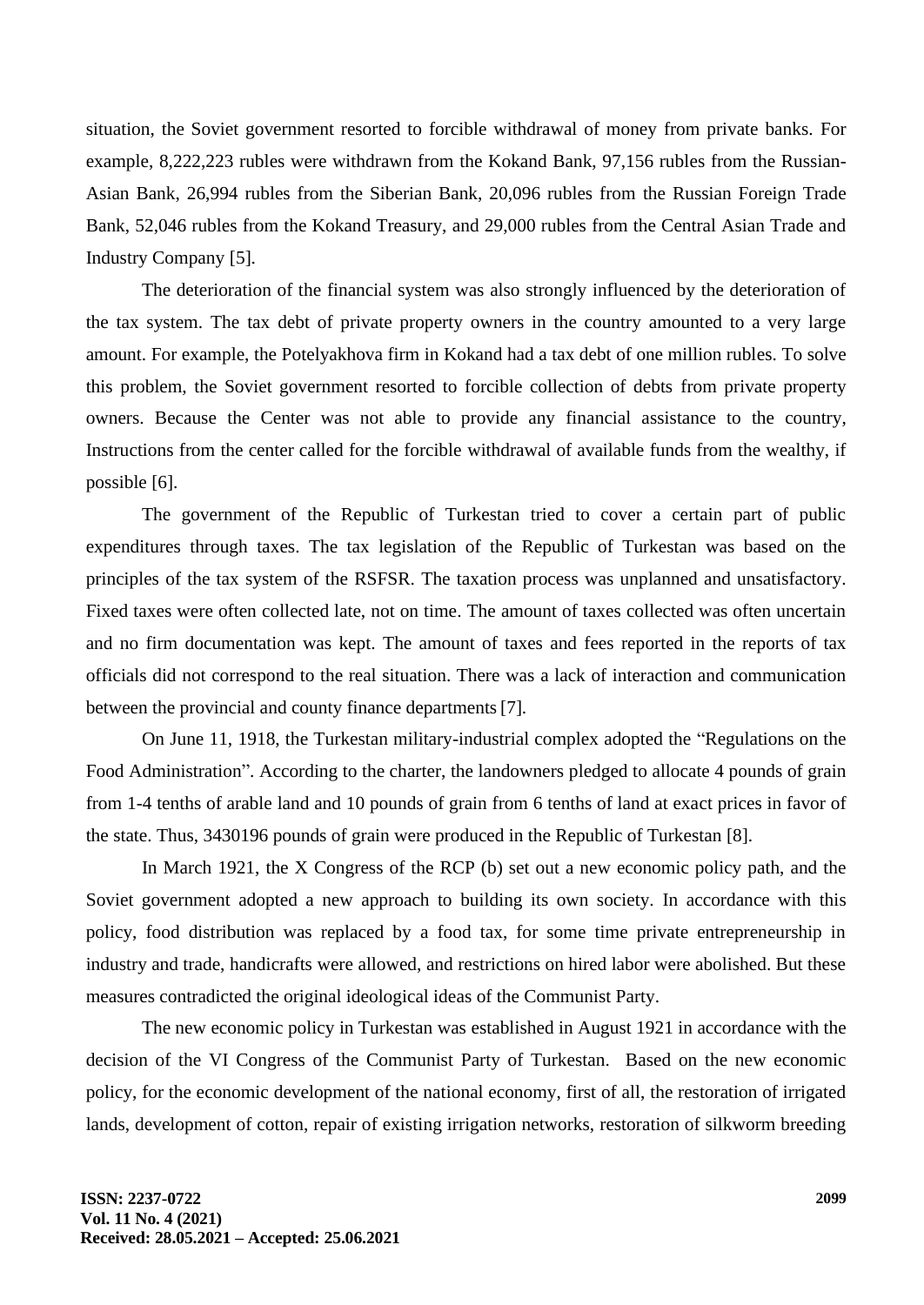and animal husbandry, support of small handicraft workshops, launching and equipping large industrial enterprises. measures had to be taken.

During the new economic policy, all tax legislation of the RSFSR was applied in the territory of Turkestan. However, due to the geographical location of the country and other factors, new types of taxes were introduced in Turkestan, unlike in the RSFSR. For example, in 1923, the tax on irrigation systems was introduced in the Republic of Turkestan [9].

The Decree of the Central Committee of the Turkestan Soviets of June 1, 1923 "On the General Agricultural Tax" [10] was published, according to which all types of taxes were merged, part of which was allowed to be paid in cash and instructions on the transition to a single tax system were developed. The instruction was published in 11,000 copies, including 3,500 in Russian, 3,175 in Kyrgyz, 3,900 in Uzbek and 620 in Turkmen, and distributed to all regions and districts. Also, on May 21, 1923, the People's Commissariat of Finance, chaired by Goldberg, held a regional meeting on the subject, at which the reports of Goldberg, Zaslavsky, Goldstein were heard [11].

Advocacy for the transition to a single tax system for agriculture has intensified in the Turkestan press. Leaflets on the single tax system were also distributed among farmers. At the expense of the Turkestan Commissariat of Finance, 10,000 leaflets were printed, including 4,000 in Uzbek, 2,000 in Russian, 3,000 in Kyrgyz, and 1,000 in Turkmen. In addition, in order to raise awareness of the single tax system in agriculture, rallies were held in the villages and a tax information bureau was established. The processes were covered in the village posters[12].

The food tax, as a tax in kind, became the main source of government revenue. On August 3, 1923, at a meeting of the Turkestan People's Commissariat of Food, the following tasks were announced as "combat" tasks: first, to explain to the population the importance of the nature tax; secondly, the involvement of local party and Soviet organizations in this issue; third, the armament of the food authorities, the involvement of the police and some military units to strengthen the executive apparatus in this area; and fourth, improving the conditions of food reception points.

According to the Turkestan IFC decree, farmers were required to pay 56 percent of their dried fruit to the state as taxes. 1 pound of raisins equated to 3 pounds of apricots. Because the juice of raisins was several times higher than that of apricots, Resolution No. 130 of the Turkestan IFC sets the yield of one tenth of the land in the districts of Fergana region as follows:

In Margilan district, 50 pounds of grain.

In Andijon district 55 pounds of grain.

- In Kokand district 45 pounds of grain
- In Namangan district 50 pounds of grain

**ISSN: 2237-0722 Vol. 11 No. 4 (2021) Received: 28.05.2021 – Accepted: 25.06.2021**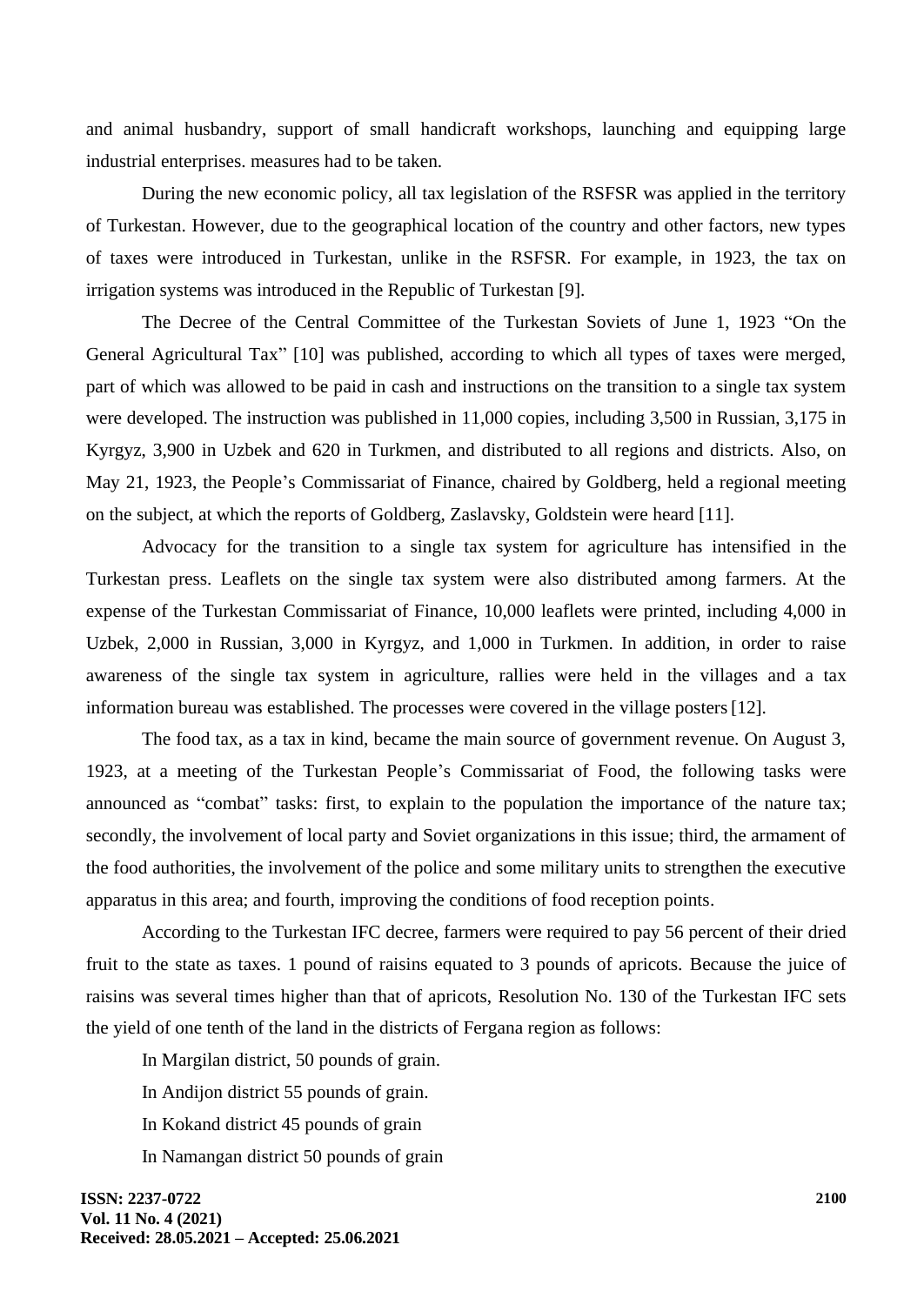In Osh district 35 pounds of grain

It is also planned to harvest up to 300 pounds of dried fruit from 1 tenth of the land in these districts. Farmers of Fergana region will transfer 50% of grain, 15% of groats 65% of apricots and raisins 100% of meat to the state [13]. The measures taken have paid off, and Turkestan's budget has been formed mainly at the expense of the food tax. For example, in the 1922-1923 economic year, 8,500,000 pounds of grain were collected as a tax, which accounted for 85% of the state budget [14].

The Turkestan government has also focused on reviving the collection of other taxes and levies, along with agricultural taxes. From October 1 to November 1, 1922 in Turkestan were collected 8376782 rubles from patent fees, 40231426 rubles from national tax, 265223 rubles from office fees, 3537496 rubles from stamp duty or state duty, 9855 rubles from customs duties, total 53252755 rubles. Also, 28515255 rubles were collected from indirect taxes, 37332898 rubles from local taxes and levies. From October 1 to November 1, 1922, Turkestan received 119,100,908 rubles in taxes and fees[15].

State budget revenues were increased due to exports. In the first half of 1922, exports amounted to 10 million rubles, while in the same quarter of 1923 it amounted to 34 million rubles [16]. In the budget year 1923-1924, the Republic of Turkestan exported goods worth 34 million rubles and bought goods worth 39 million rubles from abroad [17].

The Ministry of Finance of the Republic of Turkestan purchased gold and other precious stones, gold and silver coins from the free market for a total of 36 billion 500 million (paper) rubles in 11 months of 1922. 35860 Khiva silver coins, 175 Persian cranes, 425 old Khiva gold coins, 16 gold watches, 9 diamond eye rings, 15 gold medals, 22 different women's jewelry, 3 silver medals, etc. [18].

## **3. Conclusion**

Thus, the financial and monetary policy of the Soviet government in 1917-1924 led to the derailment of the economic sector and the crisis of money circulation. The lack of money from the Center due to the civil war in the country forced the Turkestan government to issue money.

In the early years of Soviet rule, the instability of political power led to a growing tendency of the dependent countries to pursue political independence and to circulate their own money as a symbol of its economic independence.